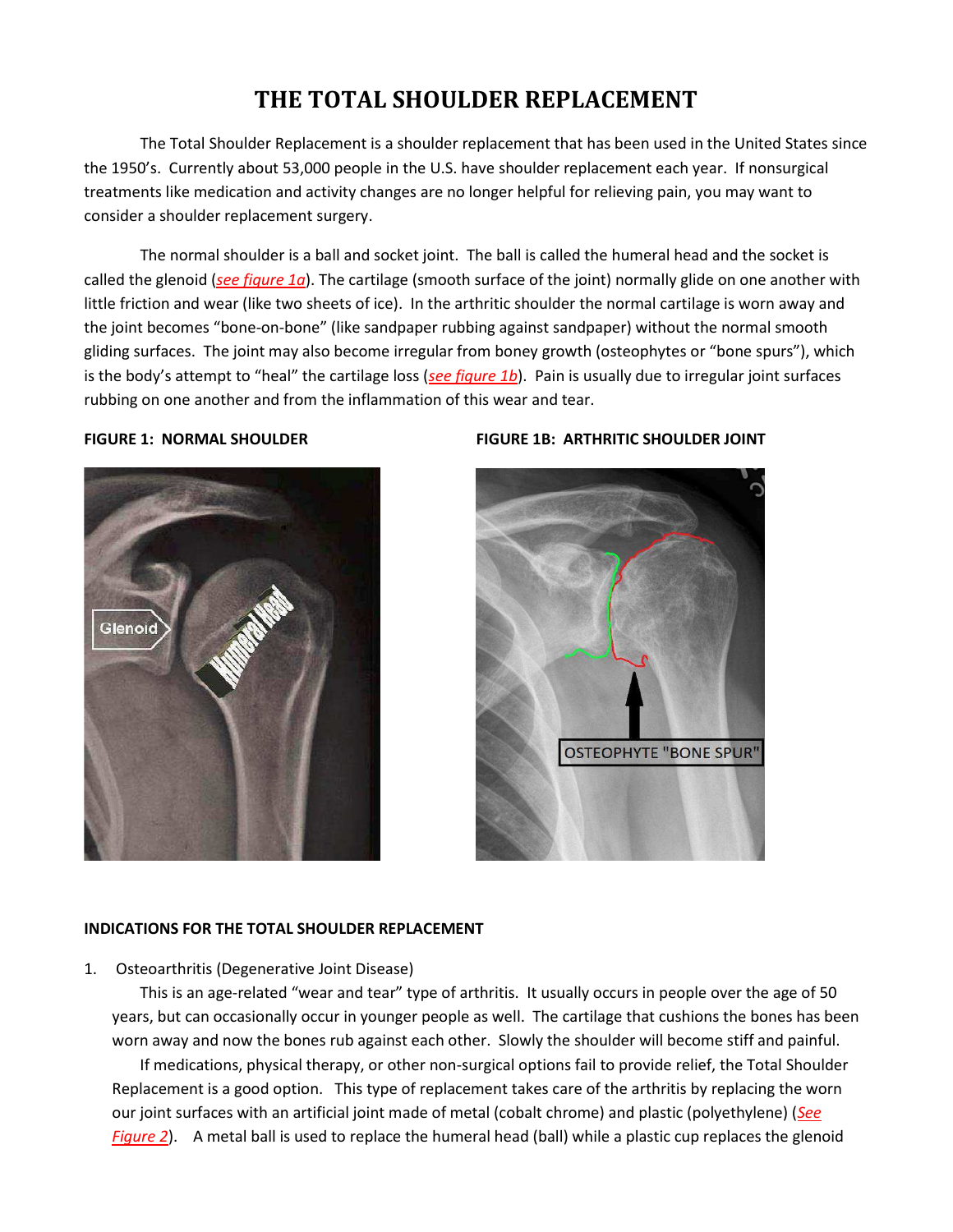(socket). These materials have been in use for many years for traditional shoulder, hip and knee replacements.



# **FIGURE 2: TOTAL SHOULDER REPLACEMENT**



# **REASONS NOT TO DO THE SURGERY**

- 1. Infection
- 2. Nerve injury affect the shoulder muscles
- 3. Glenoid (socket) has good cartilage (not worn out)
- 4. The glenoid (socket) is severely worn away
- 5. The Rotator cuff tendons are torn and not able to be repaired

# **WHAT TO EXPECT WITH THE TOTAL SHOULDER REPLACEMENT**

The primary goal of a total shoulder replacement is to relieve pain. The secondary goal is to improve strength, motion, and function. While the experience has been very successful, some complications have been reported. Most patients report minimal or no pain after surgery and most are able to raise the arm much higher than before surgery

## **COMPLICATIONS** can include the following:

- 1. Infection
- 2. Instability of the joint replacement (it can dislocate)
- 3. Rotator cuff tear
- 4. Fracture of either the humerus (arm) or the glenoid (socket)